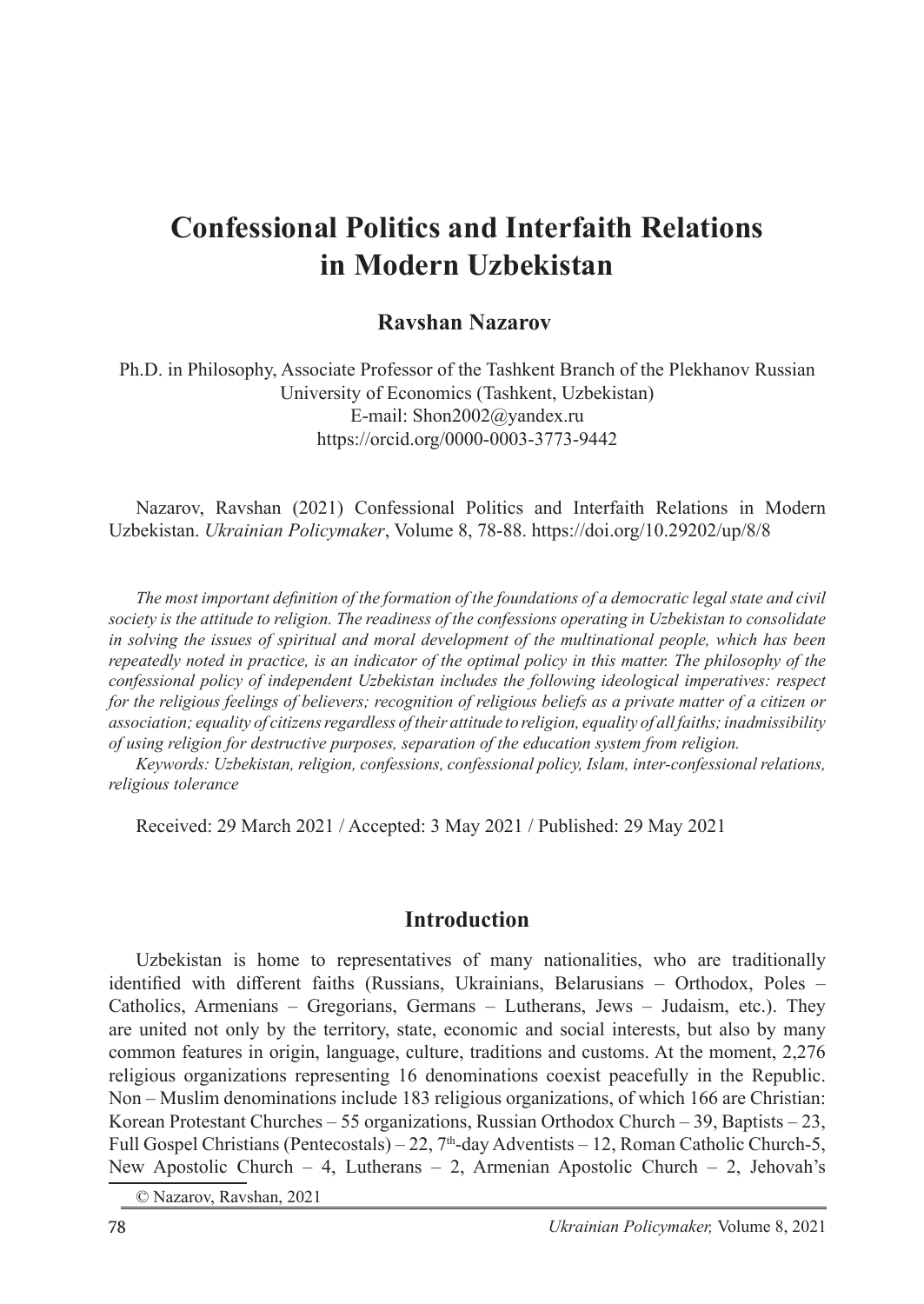Witnesses  $-1$ , Voice of the Lord Church  $-1$ . In addition, Jewish organizations  $-8$ , Baha' $i - 6$ , Hare Krishna – 1, Buddhist temple – 1, interfaith "Bible society" – 1.

The majority of the population is made up of Uzbeks and other ethnic groups that traditionally profess Islam. There are 2,093 officially registered Muslim organizations in Uzbekistan (including 6 Shiite mosques). There are more than 160 famous Muslim shrines on the territory of Uzbekistan, which allow us to talk about a special significance of Uzbekistan for the entire Muslim world (Rtveladze & Rtveladze, 1996).

There are also the Administration of Muslims of Uzbekistan, the Kaziyat of Muslims of Karakalpakstan, the Tashkent Islamic Institute, 10 madrasas, the Central Asian Metropolitan District (which unites the Tashkent, Bishkek and Dushanbe dioceses) of the Russian Orthodox Church, 1 Orthodox and 1 Protestant seminary (The Russian Orthodox Church, 2011: 45-46). In 2019, 5,000 pilgrims from Uzbekistan made the "Hajj" to Mecca and Medina. They were provided with the services of 30 people of the working group, 30 doctors, and 10 cooks.

### **Organizations that implement confessional policies**

In order to develop a culture of inter-confessional communication, the Public Council for Religious Affairs of Uzbekistan was formed under the Committee for Religious Affairs of Uzbekistan, which includes leaders of the most representative faiths.

In response to the requests of many religious organizations operating in Uzbekistan, the Cabinet of Ministers of the Republic of Uzbekistan adopted Resolution No. 196 of April 23, 2004, on the establishment of a Public Council for Religious Affairs under the Committee on Religious Affairs. On May 5, 2004, the Constituent Assembly of the Council was held. The body includes, in addition to its chairman-the State Adviser to the President of the Republic of Uzbekistan and three employees of the Committee on Religious Affairs, 7 other representatives of the most significant faiths in Uzbekistan: Muslim, Orthodox, Catholic, Evangelical Lutheran, Baptist, Full Gospel Christians, and the Jewish religious community.

The Council's tasks include coordinating the joint activities of traditional religious organizations in strengthening and developing their dialogue, developing and implementing joint measures to prevent the penetration of ideas of religious extremism and fanaticism into the territory of Uzbekistan, developing recommendations aimed at ensuring constant communication between the Council and local government bodies, etc. The Council for Religious Affairs plans to ensure that religious denominations present truthful information in the media about the history of religions, religious holidays and the role of religion in the life of society (Polozheniye, 2021).

Religious newspapers and magazines are published in the Republic to cover the spiritual and religious life of the population. The Office of Muslims of Uzbekistan publishes the newspaper "Islom Nuri" and the magazine "Hidoyat" twice a month, the Central Asian Metropolitan District of the Russian Orthodox Church – the newspaper "Word of Life" and the magazine "East from Above."

In Uzbekistan (as well as in Central Asia as a whole), the moderate Sunni branch of the Islamic religion (Hanifism) prevails.

The land of Uzbekistan has become a place of contact and creative coexistence of Turkic, Iranian, Slavic and other languages and cultures (Yakushik, 2019: 88). This has developed a unique culture of the peoples of Uzbekistan, the main characteristics of which are national and religious tolerance and tolerance.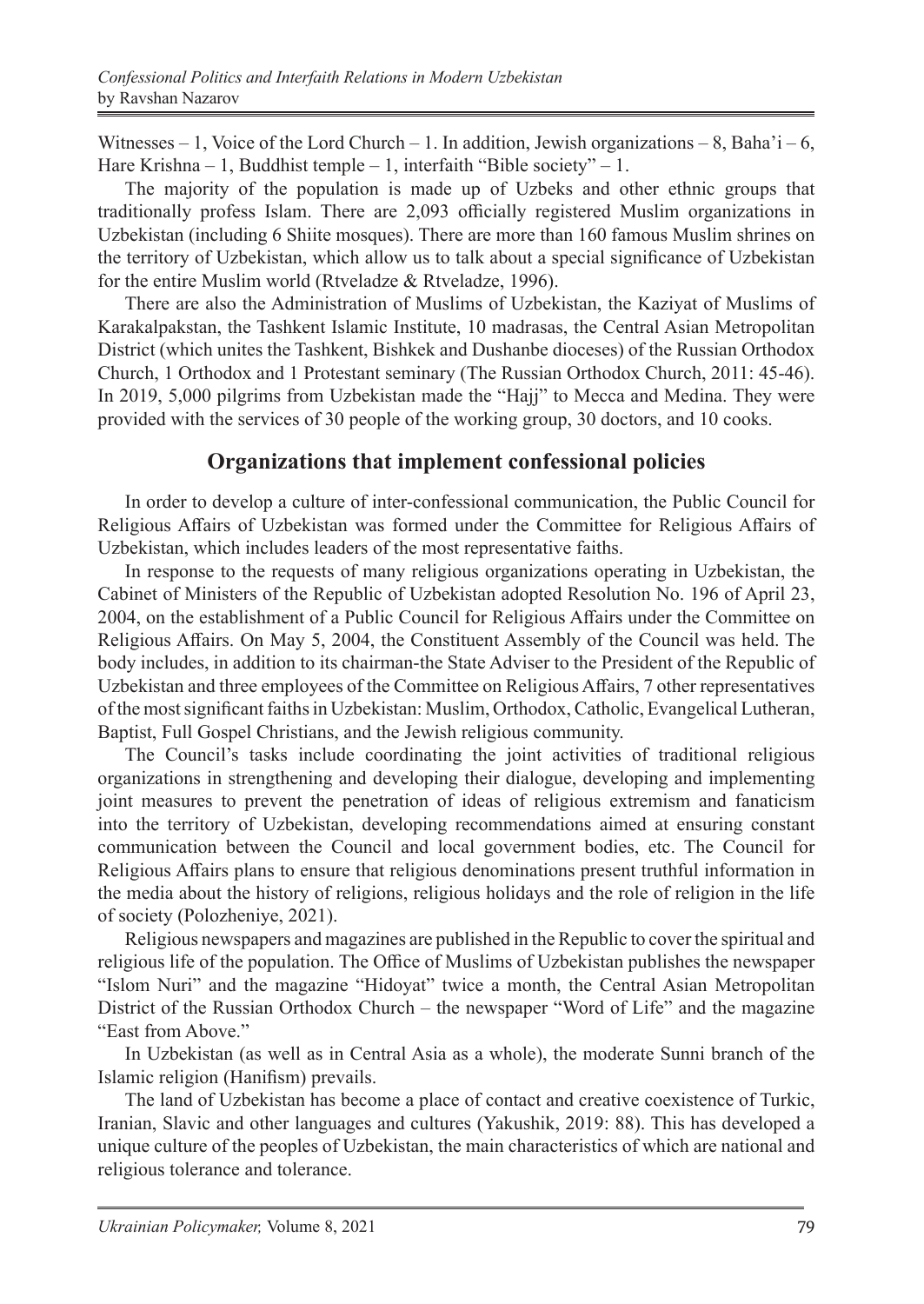Initially pursuing a course of broad deployment of processes of ethno-national consolidation, one of the factors of strengthening of which is Islam, the leadership of Uzbekistan from the first years of independence initiated government actions aimed at returning the spiritual origins of the Uzbek people – the religious holidays of Nowruz, Ruza-hayit and Kurban-Hayit, which in the Soviet past were under an unspoken ban. By the decree of the President of the Republic of Uzbekistan dated March 27, 1997, Ruza-hayit was declared a day off. Navruz and Eid al-Adha are celebrated nationwide, with the participation of representatives of different faiths and nationalities.

At the same time, interest in the study of traditional Islam is encouraged at the government level, information about its values and norms is disseminated through the mass media, and the opening of new mosques is stimulated. At the same time, the necessary conditions are created for the free functioning of other religious communities. Thus, in 1990, the Bible Society was established in Uzbekistan on the basis of a number of confessions professing the Bible.

The political leadership of Uzbekistan is fundamentally pursuing a policy of ensuring peace and tranquility in the Republic, preserving interethnic and inter-confessional harmony. One of the basic ideas is the idea of social solidarity and equal partnership of various social strata, a full reflection of the interests of representatives of various nationalities, religions and social groups of the multinational people of Uzbekistan (Rights, 2000).

# **Objective difficulties in the implementation of confessional policy and their resolution**

At the same time, in the context of a changing paradigm of religious politics, radicalized Muslim religious organizations began to appear on the crest of a rapidly growing flow. In 1990 – early 1991, informal extremist organizations "Adolat" ("Justice"), "Tovba" ("Repentance"), "Islom Uygonish Hizbi" ("Islamic Renaissance Party"), "Islom Lashkarlari" ("Warriors of Islam"), etc. emerged in the Namangan and Andijan regions of the Ferghana Valley. Playing on the religious feelings of Muslims, the leaders of these organizations sought to use the desire of the people to restore the original Islamic spirituality in order to create an Islamic state in Uzbekistan. Members of these organizations preached the ideas of fundamentalism, called for the establishment of a monopoly of Islam in their own interpretation, thereby introducing discord into the public life of the country (Musaev, 2002: 90-101; Kuznetsova, 2000: 44-48).

Taking into account that one of the main factors of civilized social development is harmony and friendship between the titular nation and representatives of other nations and nationalities living in the country, and that various confessions operate in the Republic, the leadership of the Republic paid special attention to blocking forces and socio-political factors that can trigger the mechanism of destructive fire of inter-religious conflicts, cause bloodshed and social upheavals (Rights, 2000: 4-5).

First of all, a deliberate and consistent effort was made to neutralize the nascent religious extremism. It was possible to prevent the scenario of the Uzbek "Shahidon" (the square in Dushanbe, where the rampant bloody fundamentalism and aggressive nationalism in Tajikistan began) (Bushkov & Mikulskiy, 1997).

World experience proves that the transition from one system of social relations to another is inevitably accompanied by a painful breakdown of value orientations, crisis phenomena in spiritual life. Uzbekistan has managed to significantly mitigate these processes. Spiritual revival in the Republic began to be carried out in new historical realities both on the way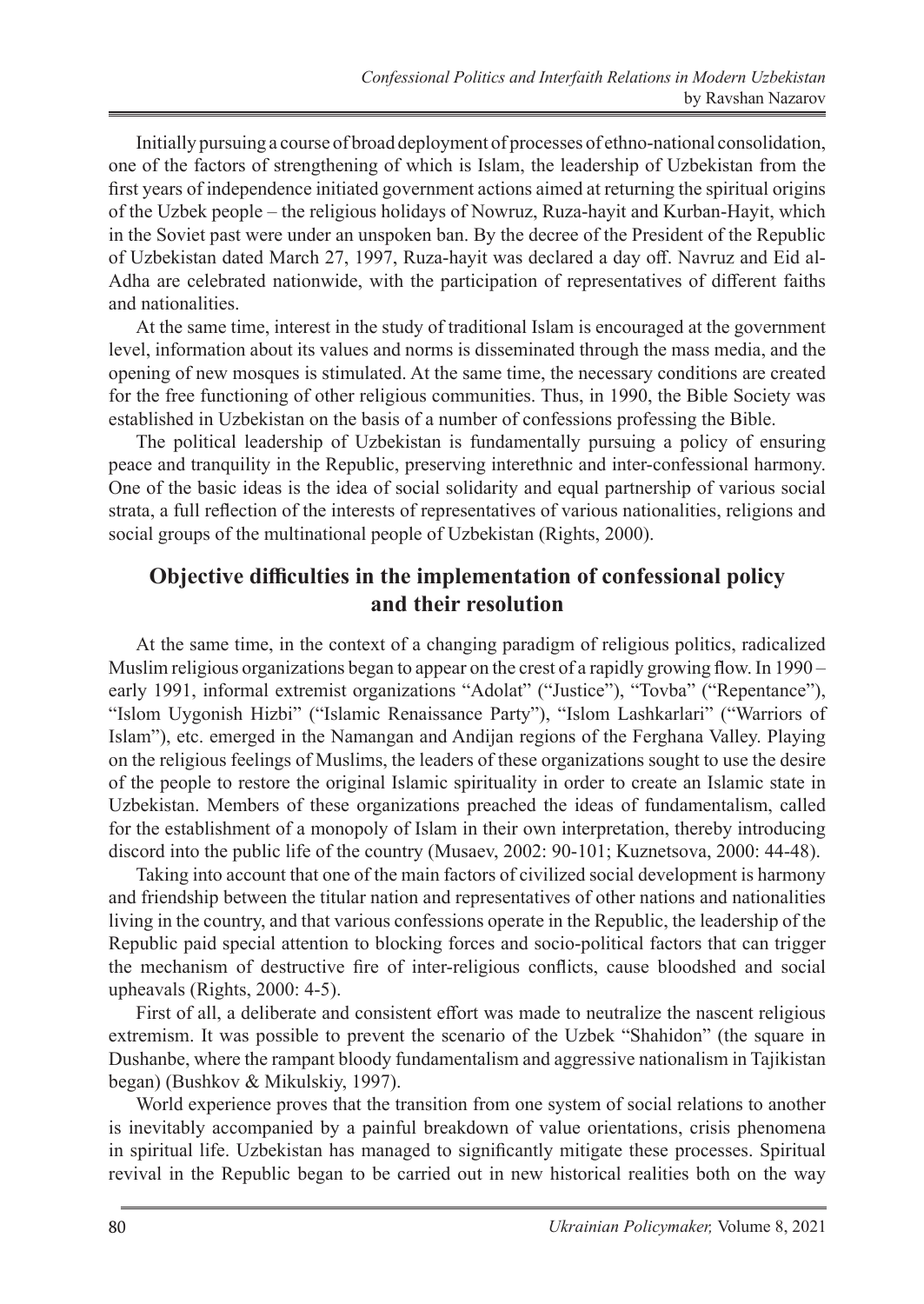back to spiritual origins and in the space of mastering the values of world civilization and developing its own development strategy.

In accordance with this conceptual vision, from the first days of independence, the task of reviving the thousand-year-old spiritual and cultural heritage of the people, including strengthening the role of the religious factor in the life of society, was set at the level of state policy in Uzbekistan. At the same time, special importance was attached to the establishment of civilized relations between the state and religion.

Adhering to the policy of building a secular, democratic state, the political leadership of Uzbekistan initially began to proceed from the principle of secularization. The Republic of Uzbekistan is a country that has chosen a secular path of development, in which religious associations are separated from the state. The current secularization is a basic feature of Uzbek society. In the new Uzbekistan, freedom of conscience is the fundamental principle of the life of society.

### **Legal aspects of the confessional policy of Uzbekistan**

According to article 31 of the Constitution of Uzbekistan, "freedom of conscience is guaranteed for all. Everyone has the right to profess any religion or not to profess any. It is unacceptable to forcibly inculcate religious views" (Konstitutsiya, 2020: 15). In this regard, it is appropriate to note that the principle of freedom of conscience was enshrined in the Constitution of the Turkestan ASSR, adopted in 1920 (Article 15) and in the Constitutions of the Uzbek SSR (1937, 1978). However, like many other republics of the former Soviet Union, Uzbekistan did not have legal acts that generalize and regulate the relationship between the state and religion. In this case, an important event for the people of Uzbekistan was the first edition of the Law "On Freedom of Conscience and Religious Organizations," adopted by the Supreme Council of the Republic on the eve of independence – on June 14, 1991.

After achieving independence in the young state, the religious issue, taking into account the multi-confessional composition of the population, became a priority. In particular, for the purpose of purposeful implementation of modern religious policy, a special Committee on Religious Affairs was established under the Cabinet of Ministers by the Presidential Decree of March 7, 1992.

The Government of the modernizing Uzbekistan paid close attention to the formation of an effective legal framework regulating the issues of freedom of conscience and the activities of religious organizations. At the same time, the content and legislative foundations of confessional policy from the first steps of sovereign development began to be based on international principles of humanitarian law.

To date, Uzbekistan has ratified more than 60 international legal acts of a humanitarian nature. Among them are the Universal Declaration of Human Rights (1948), the International Covenant on Civil and Political Rights (1966), the International Covenant on Economic, Social and Cultural Rights (1966), the Declaration on the Elimination of All Forms of Intolerance, and Discrimination Based on Religion or Belief (1981), etc., in which the norms concerning the freedom of citizens to profess religion, as well as the rights of religious organizations, are set out in the most detail. Uzbekistan, which has ratified these international legal acts, has assumed obligations to comply with them strictly.

The legal foundations of the modern confessional policy of the Republic of Uzbekistan are specifically reflected in the Constitution, in the Laws "On Freedom of Conscience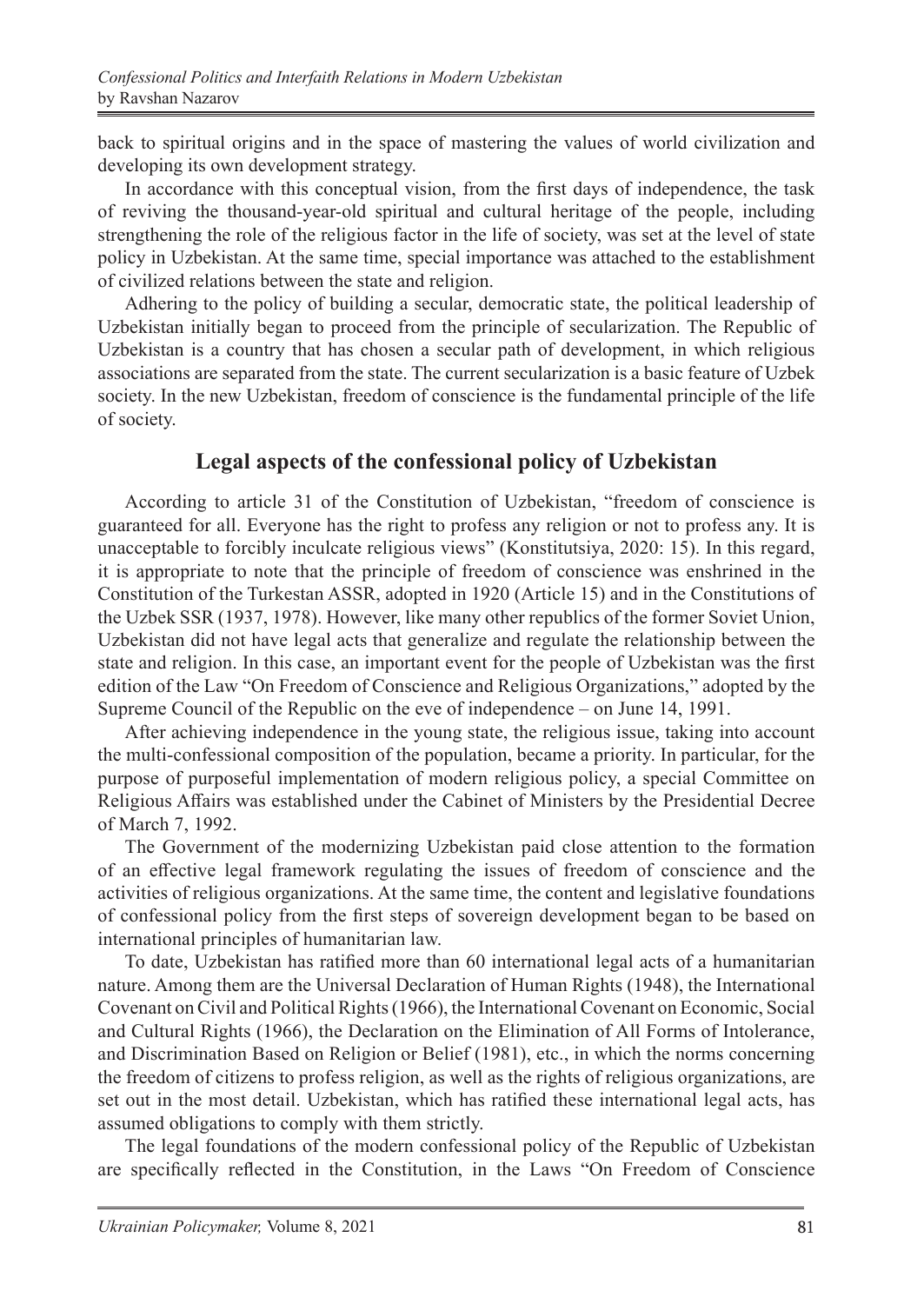and Religious Organizations" (1991 and 1998), "On Citizenship," "On Property," "On Alternative Service," "On Education," in the Civil and Family Codes and other legislative documents. They define, in accordance with international legal standards, that everyone has the right to freedom of thought, conscience and religion; they regulate the mechanism for the implementation of this right; the principles of relations between the secular state and religious associations are formed (Yunusova, 2000: 58).

An important distinguishing feature of the religious life of modern Uzbekistan is the inadmissibility of establishing the advantages or limitations of one religion or belief in relation to others.

Taking active efforts to put this principle into practice, the Government of the Republic immediately gave priority not only to the revival of Islam, which is practiced by the majority of the country's population, but also to other faiths. Thus, following the introduction of the law "On Property" (1990; new version-May 1993 and September 1994), all religious organizations in the country were provided with an equal right to property. On the basis of this law, they acquired the opportunity to own buildings, objects of worship, objects of social and industrial significance, other property necessary to ensure their activities, as well as money.

Active measures were taken by the leadership of Uzbekistan to promote the opening of new religious societies, confessional educational institutions, places of joint confession of faith, the performance of services, rites and rituals by religious organizations.

The Strategy of Action on the five priority areas of development of the Republic of Uzbekistan in 2017-2021 specifically emphasizes: the peace and tranquility, friendship and unity, mutual respect and interethnic harmony that remain in the Republic are priceless wealth and the main achievement of independence (Action strategy, 2017).

In March 2021, the Decree of the President of the Republic of Uzbekistan "On measures to radically improve the system of spiritual and educational work" was adopted, which emphasized that one of the key areas of work of the Republican Center for Spirituality and Enlightenment is "education of the population, especially young people, respect for the Islamic religion, other faiths and their philosophy, conducting spiritual and educational activities to further strengthen the atmosphere of interethnic harmony and mutual respect in society" (Resolution, 2021).

In the "Concept of organizing spiritual and educational work in the internal Affairs bodies," adopted in April 2021, among the important tasks of the Ministry of Internal Affairs bodies is noted: "together with the Committee on Religious Affairs under the Cabinet of Ministers of the Republic of Uzbekistan, meetings are held aimed at explaining to employees the essence and content of the religion of Islam, increasing religious literacy, promoting the ideas of tolerance and interethnic harmony, strengthening ideological immunity against alien ideas, as well as increasing the attention and vigilance of employees of the internal affairs bodies" (The concept, 2021).

#### **Islam in the life of modern Uzbekistan**

Islam is the second-largest number of adherents of religions in the world after Christianity. The total number of people professing Islam, according to the Organization of Islamic Cooperation (OIC), at the turn of the  $20<sup>th</sup> - 21<sup>st</sup>$  centuries was more than 800 million in the countries of Asia, Africa, Europe, America, Oceania, and today it has already exceeded 1 billion persons.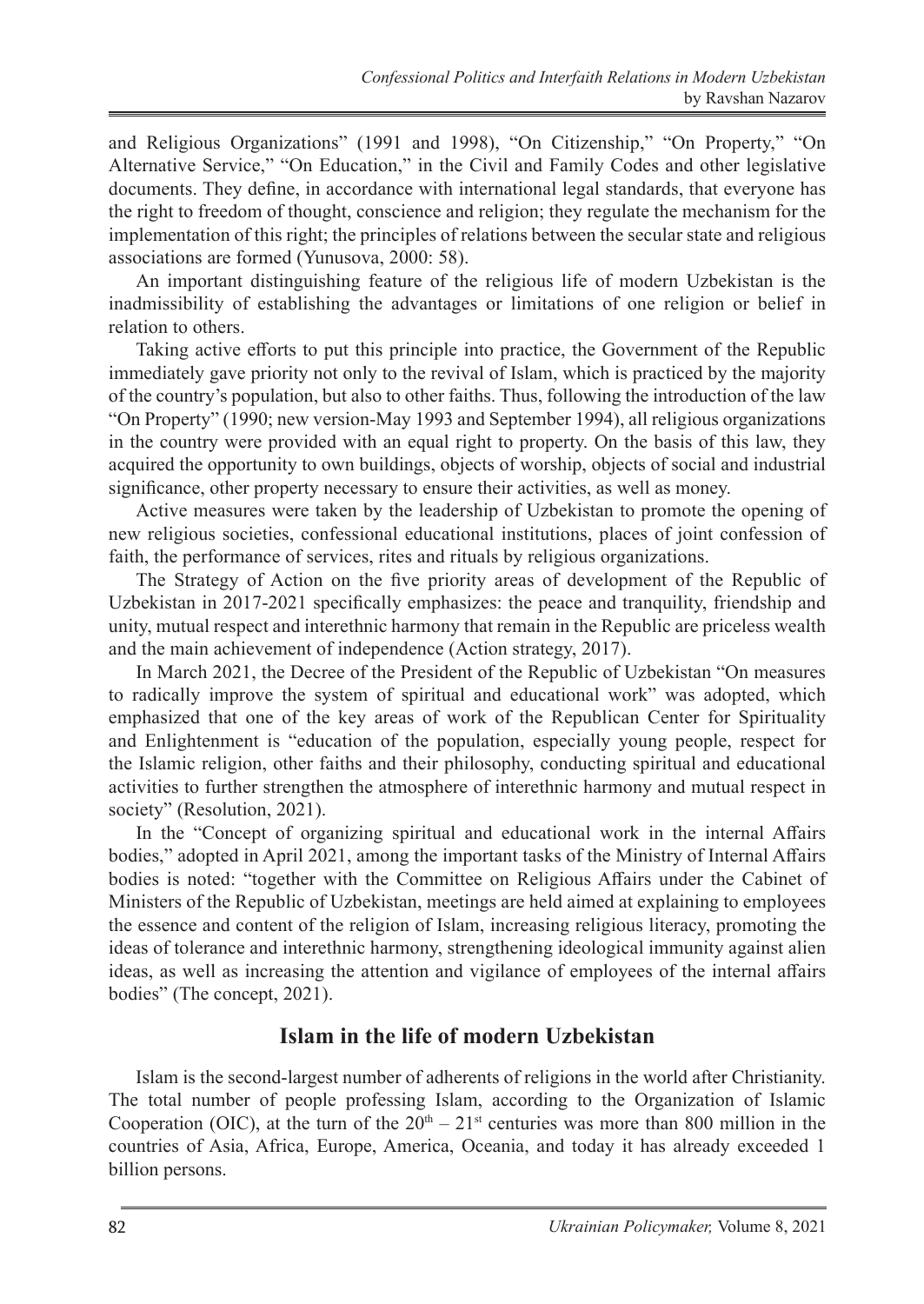The reasons for the activation of the role of Islam in the life of Uzbek society are diverse.

First, Islamic spirituality in Central Asia has thousands of years of historical roots. The territory of modern Uzbekistan was famous for its Islamic shrines. Only in the Tashkent region, there are more than 20 of them, in Samarkand-more than 40, Bukhara-13, Kashkadarya-26. The cities of Samarkand and Bukhara are world Islamic centers, hundreds of educational institutions, holy places, madrasas, mosques, tombs, khanaks (Sufi dormitories) were located here. Of particular importance are the Shahi-Zinda necropolis, Bibi-Khanum mosque, Imam Bukhari Mosque, Ulugbek Madrasah (Samarkand), Samanid Mausoleum, Bahautdin Naqshband Mosque (Bukhara), Hazrat Ali tomb (Ferghana), Kukeldash madrasah (Tashkent).

Uzbekistan and Central Asia as a whole have been the life-giving center of Islamic philosophy, science, and theology for many centuries. Scholars of the region have made a significant contribution to the development of Islamic spirituality, to the scientific justification of the teachings of Islam. All this has led to the special role of the ulama of Uzbekistan in the Muslim world. This factor objectively serves to increase the authority of the country and the people, strengthen the sense of national pride, and make the broad masses aware of the spiritual identity of Central Asian Islam.

Secondly, as in pre-Soviet times, the Islamic factor has an important foreign policy dimension for the state. The restoration of religious spirituality contributed to the integration of the Republic into the world Islamic community. In particular, Uzbekistan joined the OIC (Organization of Islamic Cooperation, until 2011 it was called the OIC – Organization of the Islamic Conference) (Khasanov, 1997: 48-49), established relations with the Arab world and other Islamic states (Iran, Pakistan, Indonesia, Malaysia, etc.), and supported the Cairo Declaration of Human Rights (Kairskaya deklaratsiya, 2021).

Third, despite the ideological pressure and persecution to which believers were subjected during many decades of the Soviet past, the commitment to religion and Islamic values remained. After all, Islam has since ancient times entered the way of life and thinking of local peoples. The Soviet regime, by placing religion under the control of the state, transformed its integral organization. Most of its elements have been preserved only at the individual or local level, in individual customs and household ceremonies. Nevertheless, the Muslim religion has acquired a kind of "invisible" form. The vast majority of the population of Uzbekistan, including party and Soviet workers, continued to secretly observe religious rituals. After gaining independence, when the previous obstacles and restrictions disappeared, people were presented with real freedom of religion and other rights, the Islamic religion began to actively revive, especially in rural areas.

Fourth, socio-economic difficulties played a significant role in the active revival of religious principles in the minds of people, especially in the first years of the difficult transition period of independent development: environmental degradation, the devaluation of many ethical norms, tensions in inter-ethnic relations, and the loss of ideological guidelines.

Fifthly, the fact that the political leadership of sovereign Uzbekistan from the first days of independence has set the task of reviving the thousand-year-old spiritual and cultural heritage of the people, strengthening the role of the religious factor in the life of society, has had a significant impact. At the same time, Islam was officially declared part of the cultural and historical heritage of the country.

The experience of the last years of the twentieth and early twenty-first centuries convincingly shows that often in the modern world, such concepts as "renaissance," "Islamic renaissance," and other terms in relation to the religious upsurge are interpreted very widely. Among the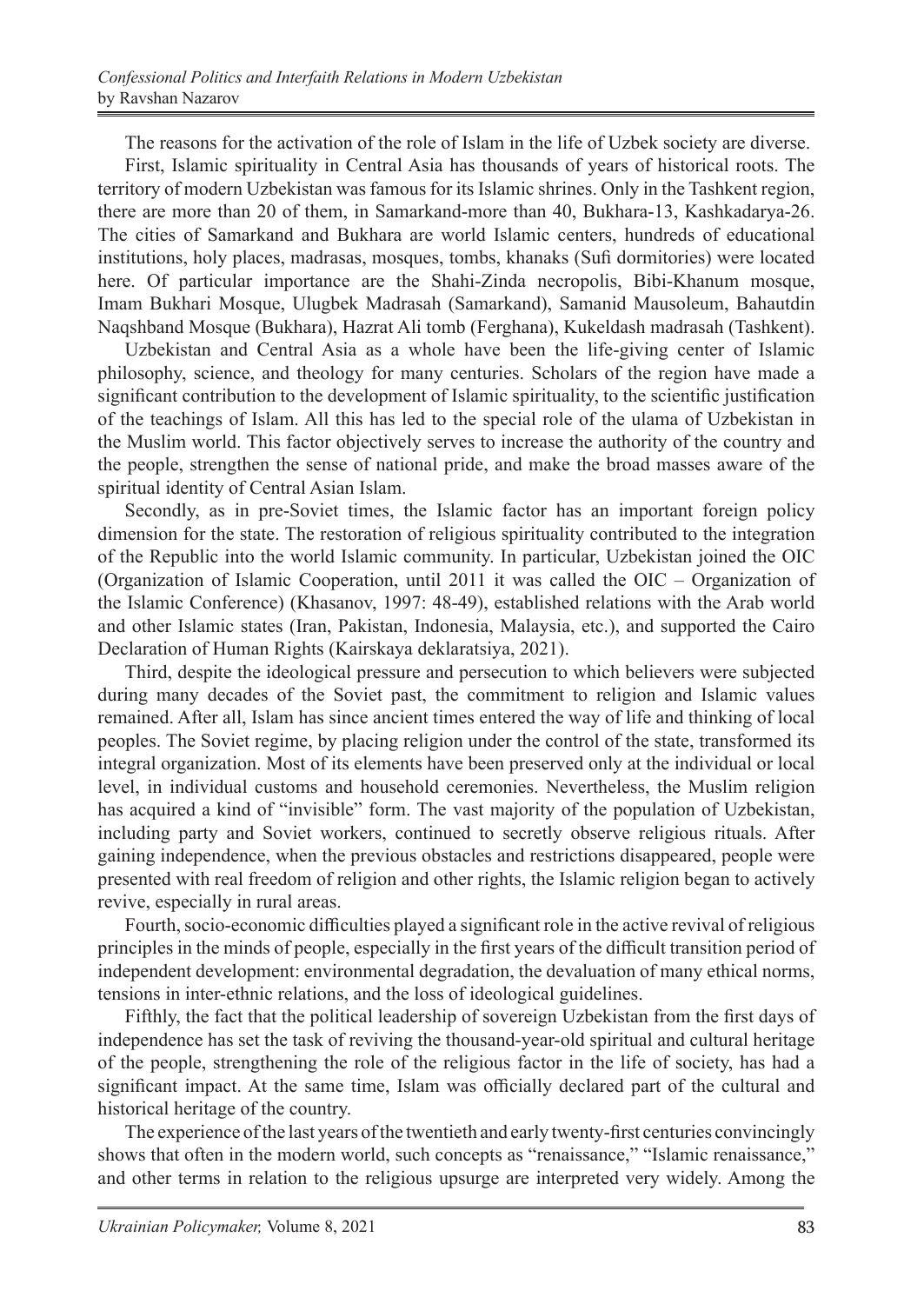"forces of the renaissance" are those who advocate economic and cultural transformations, as well as representatives of extreme religious movements, supporters of a return to the Middle Ages, who perceive the desire to return to the old and good values primarily through the prism of rejection of modernity and denial of the need to modernize society (Kobzeva, 2015: 199- 208).

The understanding of the negative consequences associated with such a vision led the Republic to turn to "a deeply thought-out approach, to develop the implementation of a set of political, economic and cultural programs aimed at increasing the positive, creative nature of spiritual revival, ... a differentiated approach to the revived heritage, choosing first of all the most important, ethically significant traditions and customs that enrich universal values and meet the requirements of democracy and the renewal of society" (Abbasova, 2001: 142-143).

Among the achievements of the Muslim renaissance in Uzbekistan and Central Asia as a whole, we should highlight the rapid increase in mosques, the resumption of the Hajj pilgrimage to holy places, and the development of Islamic education. For example, by the beginning of 1992, about 2 thousand mosques were restored or built anew in the Republic. At the same time, in 1991, 1,500 people made a pilgrimage to Mecca from Uzbekistan with the financial support of the government, whereas in the 1980s, no more than 30 people a year had such an opportunity throughout the USSR. By the end of the 1990s, more than 30 thousand people had undertaken the Hajj. citizens of Uzbekistan, and umrah (small Hajj) – more than 50 thousand. Thus, in the Andijan region, before the Declaration of state sovereignty, there were 12 mosques, and in 2003 – 180, of which 120 were cathedral mosques.

With the provision of religious opportunities, the clergy began the task of broad Muslim education, so that every believer not only performed the rites, but also knew the basics of the faith. In this regard, mosques have restored their functions as a kind of centers for the development of religious knowledge, raising the level of spirituality and enlightenment. In the Republic, the Koran, collections of hadiths, popular Muslim literature were published in the Uzbek language, and Islamic periodicals began to be published.

At the same time, the process of reviving the national spiritual school has gained a wide scope in Uzbekistan. In the first years of independence, 9 new madrasas were opened in the Republic, although there were only two of them in the entire Central Asia of the Soviet era. Enrollment in Muslim educational institutions in the country increased 10-fold in 1992. Currently, there are 10 specialized secondary Islamic educational institutions in Uzbekistan. Among them – "Khadichai Kubro" in Tashkent, "Mir Arab" and "Zhuboyri Kalon" in Bukhara, "Sayyid Muhiyddin Makhdum" in Andijan, "Fakhriddin Ar-Roziy" in Urgench, "Hozha Bukhori" in Kashkadarya region, "Mullah Kirghiz" in Namangan, "Muhammad ibn Ahmad al-Beruniy" in Nukus, etc. As religious organizations, they are not accountable to state structures in their educational activities, but only to the Spiritual Administration of Muslims of Uzbekistan, which has a special department of education. These educational institutions train middle-level specialists for the needs of Islamic religious organizations. They are equipped with modern educational equipment, have everything necessary for the implementation of effective educational work.

The Spiritual Administration of the Muslims of the Republic was also assigned to the current one since 1971 Islamic Institute in Tashkent. Now it accepts students not only from Uzbekistan, but from all over the world, including the CIS countries and Europe. The Institute has the opportunity to publish its textbooks and other printed materials, traditional Islamic literature. All teachers are citizens of Uzbekistan, and all of them have received higher education within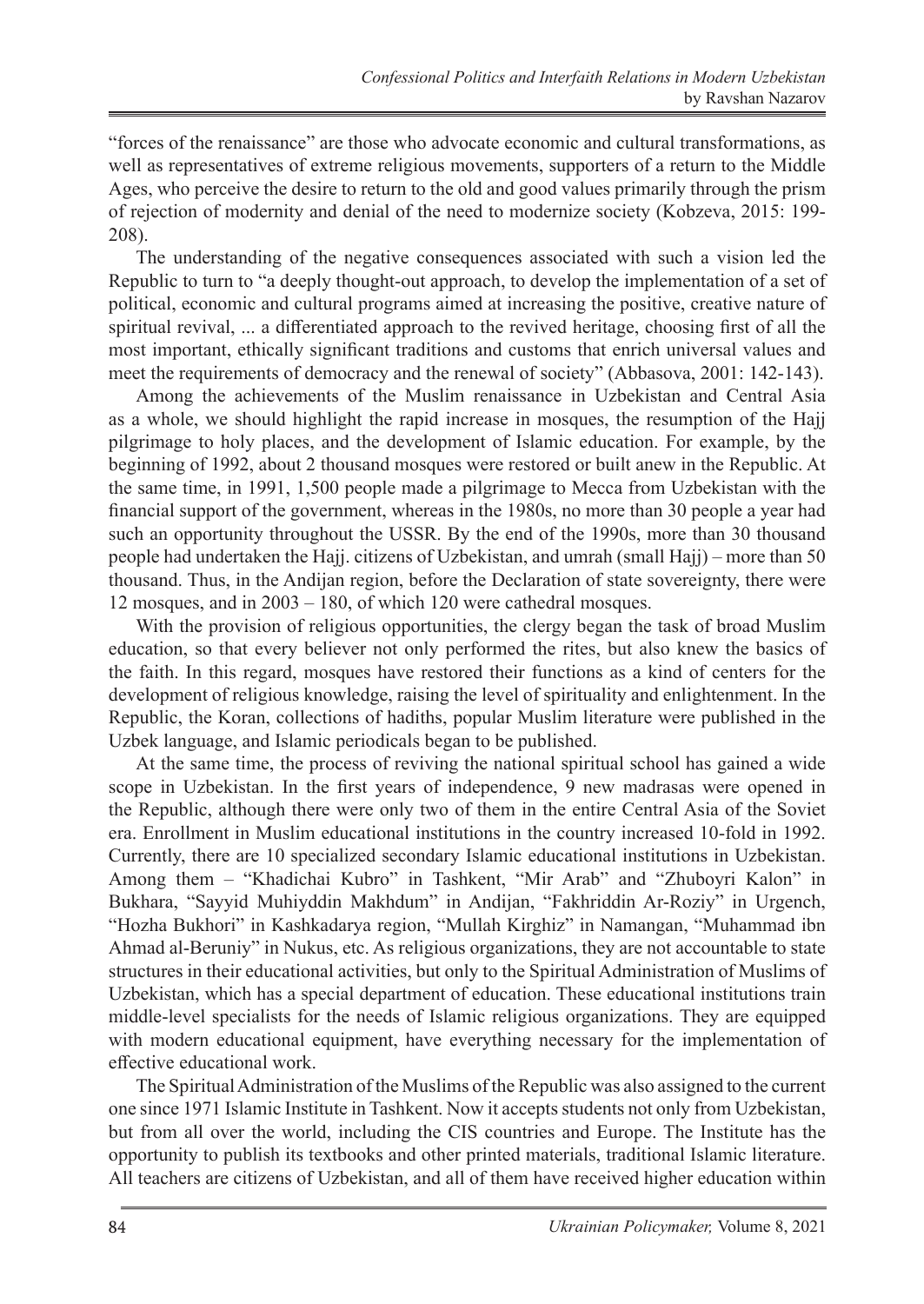the country or have achieved academic degrees in well-known higher educational institutions abroad, such as Al-Azhar (Egypt). According to the institute's program, about 10 students are trained annually to become "hafiz" of the Qur'an (people who know all the surahs of the Qur'an by heart). Students of the Institute receive diplomas after completing a four-year program and mastering all the languages in which they studied, including Arabic, Turkish and Persian.

In 1999, the Tashkent Islamic University was opened, which trains secular specialists in the field of Islamic studies. Here students learn all aspects of Islam, including fiqh (jurisprudence), Quranic Arabic, tafsir (interpretation of the Qur'an), hadith and their interpretation, and modern Arabic. After graduation, students receive bachelor's and master's degrees. There is also a women's department at the University. In 2003, the first bachelor degree students graduated, and in 2005 – the master degree. The University also has an Academic Lyceum.

Both of these educational institutions are funded by the government, as well as by additional funds and donations, and the leadership of Uzbekistan promotes the sending of gifted students of Islamic educational institutions for training and internships abroad.

Special importance in modern Uzbekistan is attached in the context of the implementation of a large-scale program for the revival of the spiritual and religious foundations of society, the culture of Islam, the restoration of Muslim shrines and the bright memory of outstanding Islamic religious figures of the past. In particular, the celebration of the anniversaries of outstanding theologians, hadith scholars, and the founders of Sufism in Central Asia – Al-Bukhari, Al-Termizi, Mahmud Al-Zamakhshari, Khoja Ahrar Wali, Najmiddin Kubro, Imam al-Maturidi, Burkhoniddin Margiloni, Bahauddin Naqshband, Ahmad Yassawi, and other authoritative interpreters of Islamic teaching-had a wide resonance in the country.

In 2007, by the decision of the Council of the Islamic Organizations for Education, Science and Culture (ISESCO), Tashkent was declared one of the four capitals of Islamic culture (Tashkent, 2007; Tashkent, 2007a).

## **Religious tolerance as an important factor in inter-confessional relations**

In 2016-2021 scientific-theoretical and scientific-practical conferences, round tables, seminars were held in Uzbekistan on the following topics: "Interethnic and interreligious harmony-a factor of stability," "Interfaith dialogue and religious tolerance-a guarantee of stability of society," "Islamic studies in Uzbekistan: achievements and prospects," "Independence and religious education," "Transformations in the field of religious education," "Independence and development of religious values," "Religious tolerance – the factor of peace and stability," "Tolerance, mutual understanding, solidarity and harmony," "Culture, religious traditions and customs of the peoples of Central Asia," etc., which considered such issues as the importance of inter-confessional dialogue in the context of globalization, religious tolerance and interethnic national harmony as the basis for prosperity, the formation of spiritual immunity and countering religious extremism and terrorism, tolerance and the future, increasing the role of Uzbekistan as a country of inter-ethnic and inter-confessional harmony.

International cooperation in the spiritual and humanitarian sphere plays an important role in maintaining interfaith tolerance. In 2019, an International "round table" was held to discuss the recommendations of the UN Human Rights Council and international bodies on the results of the consideration of national reports of Uzbekistan in the field of human rights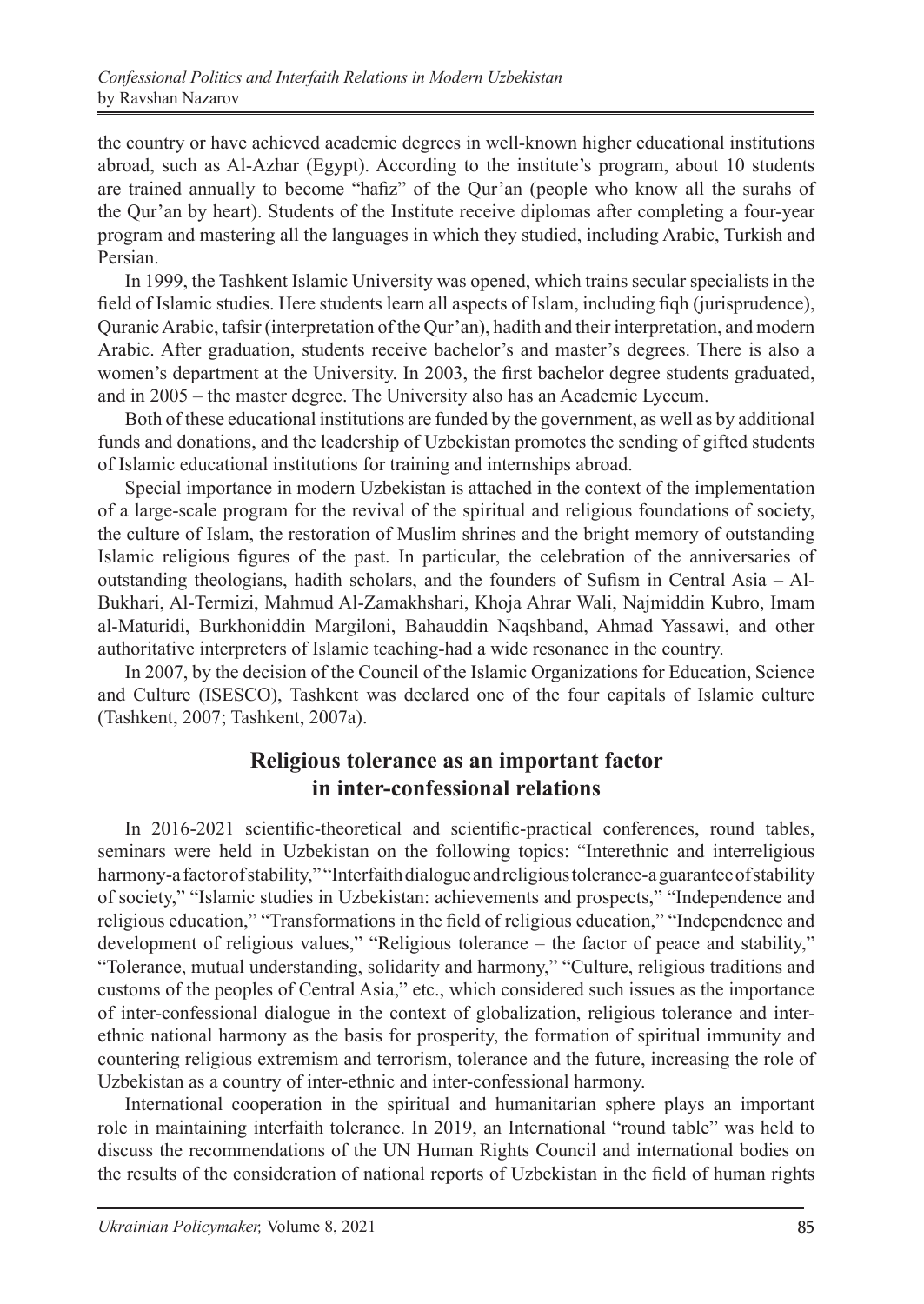and freedoms. The event was jointly organized by the National Center for Human Rights of the Republic of Uzbekistan and the UN Office in Uzbekistan.

During 2016-2021. Uzbekistan was visited by many prominent religious figures, religious scholars and experts in the field of confessional politics – the Secretary-General of the OIC Iyad bin Amin Madani, the UN High Commissioner for Human Rights Zeid Ra'ad al-Hussein, the UN Human Rights Council Special Rapporteur on Freedom of religion and belief Ahmed Shahid, the UN Assistant Secretary-General for Human Rights I. Simonovich, the President of the Islamic Development Bank (IDB) Ahmad Muhammad Ali, the Minister of State for Religion and Communities of Great Britain S. Warsi, U.S. Special Representative for Afghan Reconciliation Zalmay Khalilzad, Patriarch Kirill of Moscow and All Russia, delegation of the Congress of Bukharian Jews of the United States and Canada headed by B. Kandov, delegation of the Ministry of Religious Affairs and Civil Society of Kazakhstan headed by N. B. Yermekbayev, Secretary General of the Turkic Council Bagdad Amreyev, delegation of the Ministry of Religious Affairs of Turkey headed by Director General of the Religious Service of Turkey Bunyamin Albayrak, delegation of the State Committee for Religious Affairs of Kyrgyzstan headed by Director Zayirbek Ergeshov, Rector of the Egyptian University of Islamic Culture "Nur-Mubarak" in Kazakhstan Muhammad al-Shahhat al-Jindi, religious scholar Sonmez Kutlu (professor at Ankara University), Dean of the Malaysian University of Islamic Studies Amir Shahuddin Professor, Al-Azhar University (Egypt) Mahmoud Abdullah, delegation of the Institute of Islamic Theology of the University of Osnabrück (Germany), Rector of the Malaysian University of Islamic Sciences (USIM), Professor Muso Ahmad, Professor of the International Center for Arabic Language Teaching Hassan Alshamrani, delegation of the Center for Islamic Theology of the University of Munster (Germany) headed by Professor Mohanad Korhide, specialist of the Islamic Organization for Education, Science and Culture (ISESCO) Dr. Yusuf Ibrahim, Deputy Chairman of the Assembly of People of Kazakhstan Sherzod Pulatov, delegation of the Bulgarian Islamic Academy (Tatarstan, Russian Federation) led by Rector Daniyar Abdrakhmanov, delegation of theologians of Afghanistan led by Mufti Muhammad Yusuf, Director General of IRCICA (Research Center for the History, Art and Culture of Islam) Halit Eren, religious scholar Paolo Sartori (Academy of Sciences of Austria), Religious Affairs Officer of the US Institute of Peace (USIP) Melissa Nocell, religious scholar Ishaq Bhatti (professor of the Australian University "Latrobe"), associate professor of the Kazan Islamic Institute Ramil Adygamov and others.

In February 2017, the President of the Republic of Uzbekistan signed a decree on the establishment of the International Islamic Center for the Study of the Heritage of Imam Abu Iso Muhammad at-Termizi. In June 2017, the Presidential Decree "On measures to organize the Center of Islamic Culture in Uzbekistan under the Cabinet of Ministers of the Republic of Uzbekistan" was adopted.

The Decree of the President of the Republic of Uzbekistan "On the preparation and holding of the celebration of the  $30<sup>th</sup>$ anniversary of the state independence of the Republic of Uzbekistan" notes among the key areas: "work to ensure peace and stability in society, interethnic harmony and religious tolerance, protect the rights and interests of our citizens abroad, implement a mutually beneficial and pragmatic foreign policy, strengthen relations of friendship and cooperation with neighboring countries, and jointly solve regional and international problems" (Resolution, 2020).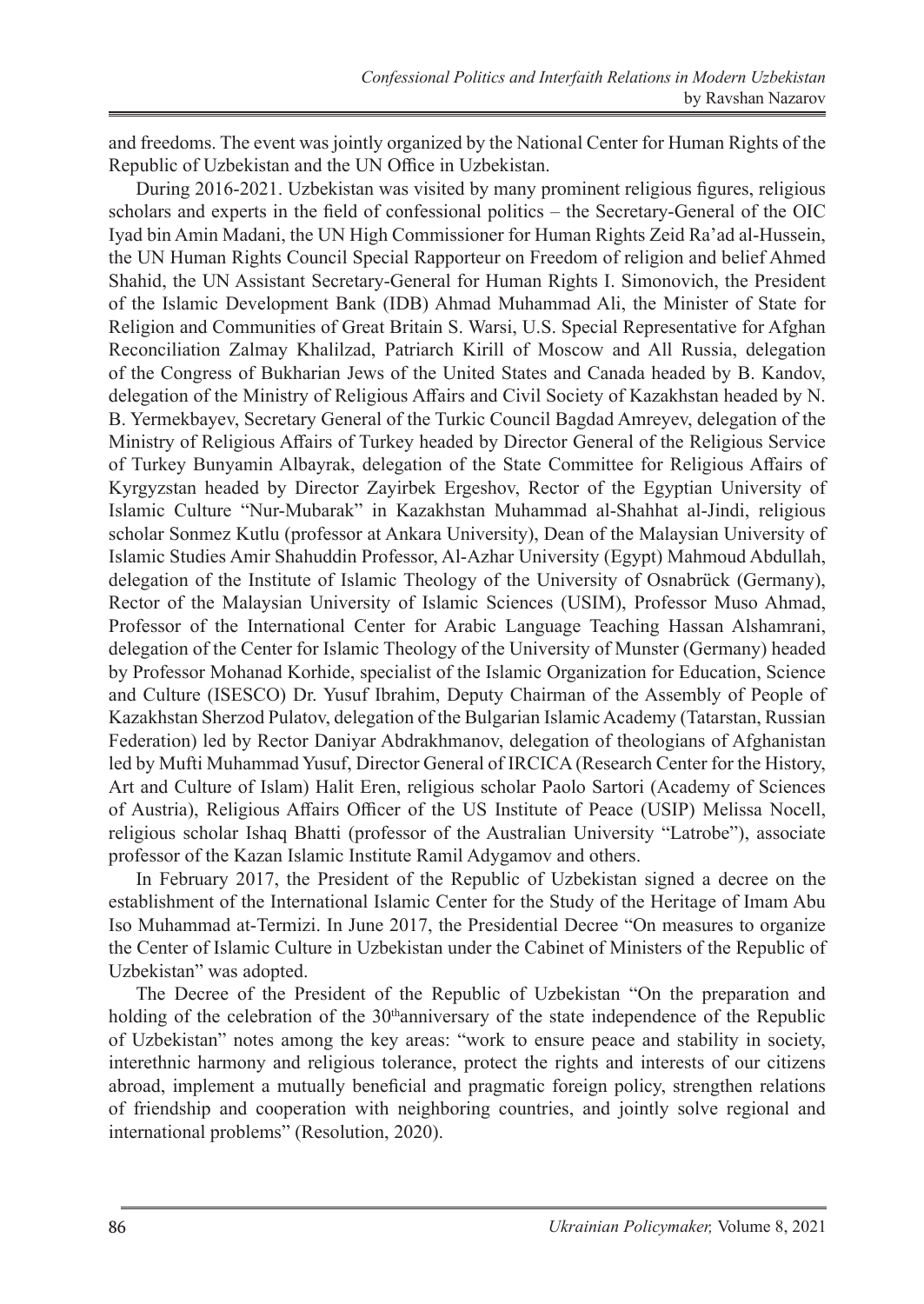## **Conclusions**

1. Democratic confessional policy is based on such principles as equality of confessional groups, interethnic and inter-confessional harmony, religious tolerance, a combination of ethno-confessional and national interests, a ban on non-democratic approaches to solving religious issues, and support for the rights of minorities to preserve their ethno-confessional identity and originality.

2. The culture of Uzbekistan has objective prerequisites for progressive and dynamic development. There are two main trends in the development of cultures and civilizations: the trend towards independent development and the trend towards integration. The higher the level of integration, the richer the content of each of the participating cultures, and the richer the content – the stronger the desire for interaction.

3. The issue of inter-confessional relations largely determines the stability of society and the sustainability of its development, since the implementation of state policy largely depends on the support of various faiths.

4. In general, inter-confessional relations in the Republic of Uzbekistan are at a fairly high level, and it is important to preserve and multiply this invaluable experience of historical tolerance.

# & **References**

- Abbasova, A. (2001) On the question of the religious factor in modern Uzbekistan. *Tsentralnaya Aziya i Kavkaz (Central Asia and the Caucasus*), No. 1, 141-145.
- *Action strategy for five priority areas of development of the Republic of Uzbekistan in 2017- 2021* (2017) Appendix No. 1 to the Decree of the President of the Republic of Uzbekistan dated February 7, 2017, No. UP-4947. Available online: https://lex.uz/ru/docs/3107042
- Bushkov, V. I. and Mikulskiy D.V. (1997) *Anatomy of the Civil War in Tajikistan*. Moscow, 4-6.
- *Kairskaya deklaratsiya prav cheloveka v islame* (2021) Dokument A/45/421 Generalnoy Assamblei OON. S. 3-4 (The Cairo Declaration of Human Rights in Islam. Document A / 45/421 of the UN General Assembly. pp. 3-4).
- Khasanov, R. (1997) The Organization of the Islamic Conference and the Muslim States of the CIS. *Tsentralnaya Aziya i Kavkaz (Central Asia and the Caucasus)*, No. 11, 48-49.
- Kobzeva, O.P. (2015) The Revival of Islamic values and teaching the basics of Islamic culture in Uzbekistan in the XXI century. *Islam v sovremennom mire (Islam in the modern world)*, No. 11, 199-208.
- Konstitutsiya Respubliki Uzbekistan (The Constitution of the Republic of Uzbekistan) (2020) Tashkent: Adolat.
- Kuznetsova, S.I. (2000) Islam in Central Asia. *Sotsialnyye i gumanitarnyye nauki (Social and humanitarian sciences). Ser. 9. Vostokovedeniye i afrikanistika (Oriental and African studies)*, No 4, 44-48.
- Musaev, B. (2002) Islam in modern Uzbekistan: Creative potential and the manifestation of threats. *Rossiya i musulmanskiy mir (Russia and the Muslim world)*. Moscow. No. 10, 90-101.

Polozheniye (2021) Available online: https://religions.uz/en/

*Resolution of the President of the Republic of Uzbekistan "On the preparation and holding at a high level of the celebration of the thirtieth anniversary of the State independence*